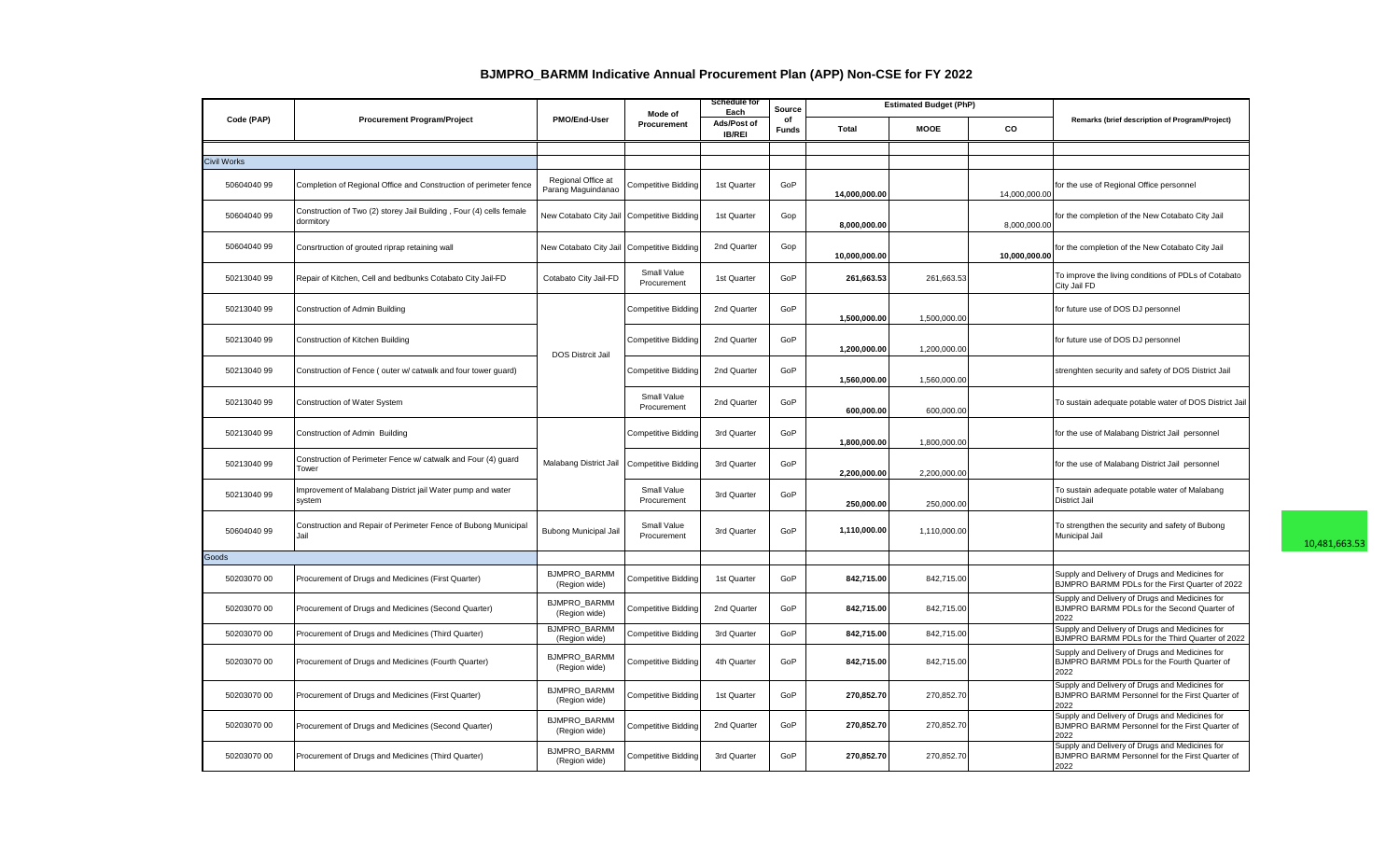| 50203070 00 | Procurement of Drugs and Medicines (Fourth Quarter)                          | <b>BJMPRO BARMM</b><br>(Region wide)                           | <b>Competitive Bidding</b> | 4th Quarter | GoP | 270,852.70   | 270,852.70   | Supply and Delivery of Drugs and Medicines for<br>BJMPRO BARMM Personnel for the First Quarter of<br>2022                   |
|-------------|------------------------------------------------------------------------------|----------------------------------------------------------------|----------------------------|-------------|-----|--------------|--------------|-----------------------------------------------------------------------------------------------------------------------------|
| 50203080 00 | Procurement of Medical Supplies (First Quarter)                              | <b>BJMPRO BARMM</b><br>(Mainland BARMM<br>Jails)               | Shopping                   | 1st Quarter | GoP | 43,019.00    | 43,019.00    | Procurement of Medical Supplies/Apparatus for the<br>Jails of Mainland BARMM or the First Quarter of 2022                   |
| 50203080 00 | Procurement of Medical Supplies (Third Quarter)                              | <b>BJMPRO BARMM</b><br>(BaSulTa Islands<br><b>BARMM Jails)</b> | Shopping                   | 3rd Quarter | GoP | 43,019.00    | 43,019.00    | Procurement of Medical Supplies/Apparatus for the<br>Jails of BaSulTa Islands BARMM or the First Quarter<br>of 2022         |
| 50203080 00 | Procurement of Drug Testing Kits (First Quarter)                             | <b>BJMPRO BARMM</b><br>(Region wide)                           | Shopping                   | 1st Quarter | GoP | 49,961.92    | 49,961.92    | Procurement of Medical, Dental and Laboratory for<br>the Second Quarter of 2022                                             |
| 50203080 00 | Procurement of Dental Supplies (Second Quarter)                              | <b>BJMPRO BARMM</b><br>(Region wide)                           | Shopping                   | 3rd Quarter | GoP | 76,770.00    | 76,770.00    | Supply and Delivery of Dental Supplies for BJMPRO<br>BARMM PDLs for the Second Quarter of 2022                              |
| 50203080 00 | Procurement of Dental Supplies (Fourth Quarter)                              | <b>BJMPRO BARMM</b><br>(Region wide)                           | Shopping                   | 3rd Quarter | GoP | 76,770.00    | 76,770.00    | Supply and Delivery of Dental Supplies for BJMPRO<br>BARMM PDLs for the Fourth Quarter of 2022                              |
| 5020301000  | Procurement of Assorted Office Supplies (monthly)                            | <b>BJMPRO BARMM</b><br>(Region wide)                           | Small Value<br>Procurement | Monthly     | GoP | 200,000.00   | 200,000.00   | Supply and Delivery of Assorted Office Supplies for<br>the First Quarter of 2022                                            |
| 50203990-00 | Procurement of Various Medals                                                | <b>BJMPRO BARMM</b><br>(Awardees)                              | Small Value<br>Procurement | 4th Quarter | GoP | 45,000.00    | 45,000.00    | Supply and Delivery of Various medals for the<br>Awardees of Gawad Penolohiya                                               |
| 50203990-00 | Procuremet of DSLR Camera                                                    | <b>BJMPRO BARMM</b><br>(CRS)                                   | Small Value<br>Procurement | 1st Quarter | GoP | 90,000.00    | 90,000.00    | Purchase of DSLR Camera for Documentation of<br>Various BJMP BARMM Activities                                               |
| 50203990-00 | Procuremet of Drone Camera                                                   | <b>BJMPRO BARMM</b><br>(CRS)                                   | Small Value<br>Procurement | 1st Quarter | GoP | 48,000.00    | 48,000.00    | Purchase of drone Camera for Documentation of<br>Various BJMP BARMM Activities that requires arial<br>footage               |
| 50203990 00 | Procurement of Assorted Rehabilitation Supplies (First Quarter)              | <b>BJMPRO BARMM</b><br>(Region wide)                           | Small Value<br>Procurement | 1st Quarter | GoP | 452,000.00   | 452,000.00   | Supply and Delivery of Assorted Rehabilitation<br>Supplies for BJMPRO BARMM PDLs for the First<br>Quarter of 2022           |
| 50203990 00 | Procurement of Assorted Rehabilitation Supplies (Second Quarter)             | <b>BJMPRO BARMM</b><br>(Region wide)                           | Small Value<br>Procurement | 2nd Quarter | GoP | 452,000.00   | 452,000.00   | Supply and Delivery of Assorted Rehabilitation<br>Supplies for BJMPRO BARMM PDLs for the Second<br>Quarter 2022             |
| 50203990 00 | Procurement of Assorted Rehabilitation Supplies (Third Quarter)              | <b>BJMPRO BARMM</b><br>(Region wide)                           | Small Value<br>Procurement | 3rd Quarter | GoP | 452.000.00   | 452,000.00   | Supply and Delivery of Assorted Rehabilitation<br>Supplies for BJMPRO BARMM PDLs for the Third<br>Quarter of 2022           |
| 50203990 00 | Procurement of Assorted Rehabilitation Supplies (Fourth Quarter)             | BJMPRO_BARMM<br>(Region wide)                                  | Small Value<br>Procurement | 4th Quarter | GoP | 452,000.00   | 452,000.00   | Supply and Delivery of Assorted Rehabilitation<br>Supplies for BJMPRO BARMM PDLs for the Fourth<br>Quarter of 2022          |
| 50203990 00 | Procurement of Assorted Cultural/Sports Supplies (Fourth Quarter)            | <b>BJMPRO BARMM</b><br>(Region wide)                           | Small Value<br>Procurement | 3rd Quarter | GoP | 250,500.00   | 250,500.00   | Supply and Delivery of Assorted Rehabilitation<br>Supplies for BJMPRO BARMM PDLs for the Fourth<br>Quarter of 2022          |
| 50203990 00 | Procurement of Various Livelihood Materials and Supplies (First<br>Quarter)  | <b>BJMPRO BARMM (jail</b><br>units)                            | Small Value<br>Procurement | 1st Quarter | GoP | 300,000.00   | 300,000.00   | Supply and Delivery of Assorted Livelihood Materials<br>and Supplies for BJMPRO BARMM PDLs for the First<br>Quarter of 2022 |
| 50203990 01 | Procurement of Various Livelihood Materials and Supplies (Second<br>Quarter) | <b>BJMPRO BARMM (jail</b><br>units)                            | Small Value<br>Procurement | 3rd Quarter | GoP | 300,000.00   | 300,000.00   | Supply and Delivery of Assorted Livelihood Materials<br>and Supplies for BJMPRO BARMM PDLs for the 3rd<br>Quarter of 2022   |
| 50203090 00 | Procurement of Petroleum, Oil and Lubricants (First Quarter)                 | BJMPRO_BARMM<br>(Region wide)                                  | <b>Direct Contracting</b>  | 1st Quarter | GoP | 974,953.05   | 974,953.05   | Procurement of Petroleum. Oil and Lubricants for the<br>First Quarter of 2022                                               |
| 50203090 00 | Procurement of Petroleum, Oil and Lubricants (Second Quarter)                | <b>BJMPRO BARMM</b><br>(Region wide)                           | <b>Direct Contracting</b>  | 2nd Quarter | GoP | 1,091,864.15 | 1,091,864.15 | Procurement of Petroleum, Oil and Lubricants for the<br>Second Quarter of 2022                                              |
| 50203090 00 | Procurement of Petroleum, Oil and Lubricants (Third Quarter)                 | BJMPRO_BARMM<br>(Region wide)                                  | <b>Direct Contracting</b>  | 3rd Quarter | GoP | 1,125,955.12 | 1,125,955.12 | Procurement of Petroleum, Oil and Lubricants for the<br>Third Quarter of 2022                                               |
| 50203090 00 | Procurement of Petroleum, Oil and Lubricants (Fourth Quarter)                | <b>BJMPRO BARMM</b><br>(Region wide)                           | <b>Direct Contracting</b>  | 4th Quarter | GoP | 1,089,177.11 | 1,089,177.11 | Procurement of Petroleum, Oil and Lubricants for the<br>Fourth Quarter 2022                                                 |
| 50203120 00 | Procurement of Ammunitions                                                   | <b>BJMPRO BARMM</b><br>(Region wide)                           | Small Value<br>Procurement | 1st Quarter | GoP | 20.519.75    | 20,519.75    | Procurement of Petroleum. Oil and Lubricants for the<br>Second Quarter of 2022                                              |
| 50203120 00 | Procurement of Ammunitions                                                   | <b>BJMPRO BARMM</b><br>(Region wide)                           | Small Value<br>Procurement | 4th Quarter | GoP | 20,519.75    | 20,519.75    | Procurement of Ammunitions                                                                                                  |
| 50203120 00 | Procurement of Ammunitions                                                   | <b>BJMPRO BARMM</b><br>(Region wide)                           | Small Value<br>Procurement | 2nd Quarter | GoP | 20,519.75    | 20,519.75    |                                                                                                                             |

Quarter of 2022 1,808,000.00

850,500.00

A,281,949.44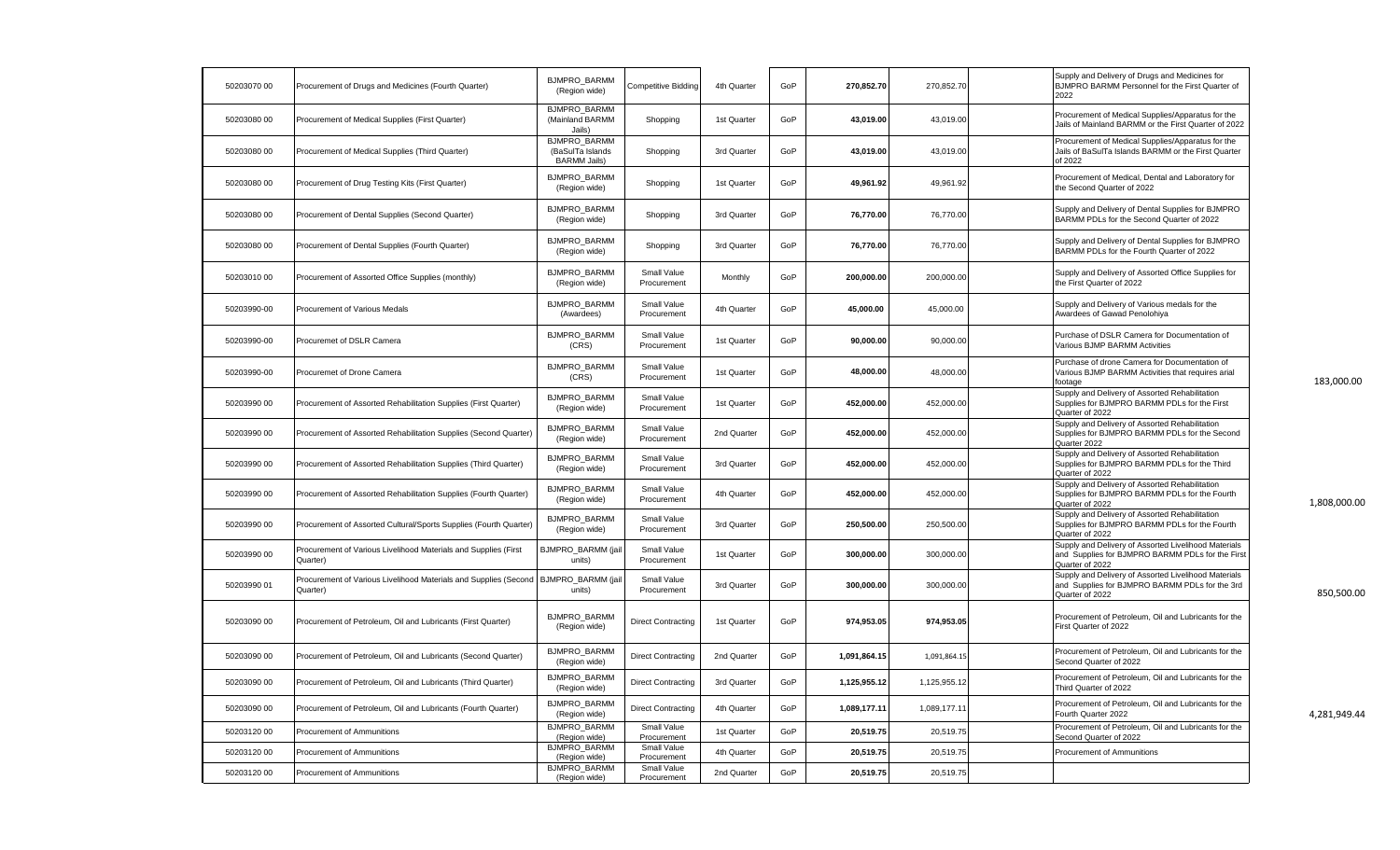| 50203120 00                      | Procurement of Ammunitions                               | <b>BJMPRO BARMM</b><br>(Region wide) | Small Value<br>Procurement | 4th Quarter | GoP | 20,519.75    | 20,519.75    |                                                                             |              |
|----------------------------------|----------------------------------------------------------|--------------------------------------|----------------------------|-------------|-----|--------------|--------------|-----------------------------------------------------------------------------|--------------|
| <b>Services</b>                  |                                                          |                                      |                            |             |     |              |              |                                                                             |              |
| 50203250-00                      | PDL Medical Support (Laboratory and Hospitalization)     | <b>BJMPRO BARMM</b><br>(Region wide) | <b>Direct Contracting</b>  | 1st Quarter | GoP | 147,209.83   | 147,209.83   | Procurement of Other Supplies for the consumption of<br><b>BJMPRO BARMM</b> |              |
| 50203250-00                      | PDL Medical Support (Laboratory and Hospitalization)     | <b>BJMPRO BARMM</b><br>(Region wide) | <b>Direct Contracting</b>  | 2nd Quarter | GoP | 147,209.83   | 147,209.83   | Procurement of Other Supplies for the consumption of<br><b>BJMPRO BARMM</b> |              |
| 50203250-00                      | PDL Medical Support (Laboratory and Hospitalization)     | BJMPRO_BARMM<br>(Region wide)        | <b>Direct Contracting</b>  | 3rd Quarter | GoP | 147,209.83   | 147,209.83   | Procurement of Other Supplies for the consumption of<br>BJMPRO BARMM        |              |
| 50203250-00                      | PDL Medical Support (Laboratory and Hospitalization)     | <b>BJMPRO BARMM</b><br>(Region wide) | <b>Direct Contracting</b>  | 4th Quarter | GoP | 147,209.83   | 147,209.83   | Procurement of Other Supplies for the consumption of<br><b>BJMPRO BARMM</b> |              |
| <b>Utilities</b>                 |                                                          |                                      |                            |             |     |              |              |                                                                             |              |
| 5020401000                       | <b>Nater Expenses</b>                                    | BJMPRO_BARMM<br>(Region wide)        | <b>Direct Contracting</b>  | 1st Quarter | GoP | 350,000.00   | 350,000.00   | General Management and Supervision                                          |              |
| 50204020 00                      | Electricity                                              | <b>BJMPRO BARMM</b><br>(Region wide) | <b>Direct Contracting</b>  | 1st Quarter | GoP | 400,400.00   | 400,400.00   | General Management and Supervision                                          |              |
| 50205020 00                      | Felephone/Fax landline Expenses                          | <b>BJMPRO BARMM</b><br>(Region wide) | <b>Direct Contracting</b>  | 1st Quarter | GoP | 101,214.68   | 101,214.68   | General Management and Supervision                                          |              |
| 50205030 00                      | Internet and Subscription                                | <b>BJMPRO BARMM</b><br>(Region wide) | <b>Direct Contracting</b>  | 1st Quarter | GoP | 800,000.00   | 800,000.00   | General Management and Supervision                                          |              |
| 50299050-00                      | Office Rental (Regional Office)                          | <b>BJMPRO BARMM</b><br>(Region wide) | <b>Direct Contracting</b>  | 1st Quarter | GoP | 1,800,000.00 | 1,800,000.00 | General Management and Supervision                                          |              |
| 5020501000                       | Postage and Courier Services                             | <b>BJMPRO BARMM</b><br>(Region wide) | <b>Direct Contracting</b>  | 1st Quarter | GoP | 46,933.32    | 46,933.32    | General Management and Supervision                                          |              |
| 50299020 00                      | Printing and Publication Expenses (First Quarter)        | <b>BJMPRO BARMM</b><br>(Region wide) | Shopping                   | 1st Quarter | GoP | 66,351.38    | 66,351.38    | General Management and Supervision                                          |              |
| 50299020 00                      | Printing and Publication Expenses (Second Quarter)       | BJMPRO_BARMM<br>(Region wide)        | Shopping                   | 2nd Quarter | GoP | 52,208.06    | 52,208.06    | General Management and Supervision                                          |              |
| 50299020 00                      | Printing and Publication Expenses (Third Quarter)        | <b>BJMPRO BARMM</b><br>(Region wide) | Shopping                   | 3rd Quarter | GoP | 82,838.22    | 82,838.22    | General Management and Supervision                                          |              |
| 50299020 00                      | Printing and Publication Expenses (Fourth Quarter)       | <b>BJMPRO BARMM</b><br>(Region wide) | Shopping                   | 4th Quarter | GoP | 57,495.82    | 57,495.82    | General Management and Supervision                                          | 258,893.48   |
| 50215020 00                      | <b>Fidelity Bond Premiums</b>                            | <b>BJMPRO BARMM</b><br>(Region wide) | <b>Direct Contracting</b>  | 1st Quarter | GoP | 32,625.00    | 32,625.00    | General Management and Supervision                                          |              |
| 50211020 00                      | <b>Auditing Services</b>                                 | <b>BJMPRO BARMM</b><br>(Region wide) | <b>Direct Contracting</b>  | 1st Quarter | GoP | 84,000.00    | 84,000.00    | General Management and Supervision                                          |              |
| 50201010-00                      | Travel Expenses (Air Fare, Per Diems) 1st Quarter        | <b>BJMPRO BARMM</b><br>(Region wide) | <b>Direct Contracting</b>  | 1st Quarter | GoP | 362,775.62   | 362,775.62   | General Management and Supervision                                          |              |
| 50201010-00                      | Travel Expenses (Air Fare, Per Diems) 2nd Quarter        | BJMPRO_BARMM<br>(Region wide)        | <b>Direct Contracting</b>  | 2nd Quarter | GoP | 382,781.44   | 382,781.44   | General Management and Supervision                                          |              |
| 50201010-00                      | Travel Expenses (Air Fare, Per Diems) 3rd Quarter        | <b>BJMPRO BARMM</b><br>(Region wide) | <b>Direct Contracting</b>  | 3rd Quarter | GoP | 357,502.12   | 357,502.12   | General Management and Supervision                                          |              |
| 50201010-00                      | Travel Expenses (Air Fare, Per Diems) 4th Quarter        | <b>BJMPRO BARMM</b><br>(Region wide) | <b>Direct Contracting</b>  | 4th Quarter | GoP | 431,658.45   | 431,658.45   | General Management and Supervision                                          | 1,534,717.63 |
| Repair and Maintenance           |                                                          |                                      |                            |             |     |              |              |                                                                             |              |
| 5021306099                       | Repair and Maintenance of Vehicles (1st Quarter)         | <b>BJMPRO BARMM</b><br>(Region wide) | <b>Direct Contracting</b>  | 1st Quarter | GoP | 89,532.00    | 89,532.00    | To maintain the good running condition of BJMP<br>Vehicles                  |              |
| 5021306099                       | Repair and Maintenance of Vehicles (2nd Quarter)         | <b>BJMPRO BARMM</b><br>(Region wide) | <b>Direct Contracting</b>  | 1st Quarter | GoP | 89,532.00    | 89,532.00    | To maintain the good running condition of BJMP<br>Vehicles                  |              |
| 5021306099                       | Repair and Maintenance of Vehicles (3rd Quarter)         | <b>BJMPRO BARMM</b><br>(Region wide) | <b>Direct Contracting</b>  | 2nd Quarter | GoP | 89,532.00    | 89,532.00    | To maintain the good running condition of BJMP<br>Vehicles                  |              |
| 5021306099                       | Repair and Maintenance of Vehicles (4th Quarter)         | <b>BJMPRO BARMM</b><br>(Region wide) | <b>Direct Contracting</b>  | 2nd Quarter | GoP | 89,532.00    | 89,532.00    | To maintain the good running condition of BJMP<br>Vehicles                  |              |
| 50213050 02                      | Repair and Maintenance of ICT Equipment (1st Quarter)    | <b>BJMPRO BARMM</b><br>(Region wide) | <b>Direct Contracting</b>  | 1st Quarter | GoP | 36,731.67    | 36,731.67    | To maintain the good running condition of BJMP<br>Vehicles                  |              |
| 50213050 02                      | Repair and Maintenance of ICT Equipment (2nd Quarter)    | <b>BJMPRO BARMM</b><br>(Region wide) | <b>Direct Contracting</b>  | 2nd Quarter | GoP | 36,731.67    | 36,731.67    | To maintain the good running condition of BJMP<br>Vehicles                  |              |
| 50213050 02                      | Repair and Maintenance of ICT Equipment (3rd Quarter)    | <b>BJMPRO BARMM</b><br>(Region wide) | <b>Direct Contracting</b>  | 3rd Quarter | GoP | 36,731.67    | 36,731.67    | To maintain the good running condition of BJMP<br>Vehicles                  |              |
|                                  | Taxes, Duties License, Registration and Insurance        |                                      |                            |             |     |              |              |                                                                             |              |
| 50215030 00                      | Renewal of Insurances (Building and Government Vehicles) | <b>BJMPRO BARMM</b><br>(Region wide) | <b>Direct Contracting</b>  | 4th Quarter | GoP | 386,400.00   | 386,400.00   | General Management and Supervision                                          |              |
| 5021501001                       | Renewal of LTO Registration                              | <b>BJMPRO BARMM</b><br>(Region wide) | <b>Direct Contracting</b>  | 1st Quarter | GoP | 118,650.00   | 118,650.00   | General Management and Supervision                                          |              |
| Prisoners' Subsistence Allowance |                                                          |                                      |                            |             |     |              |              |                                                                             |              |